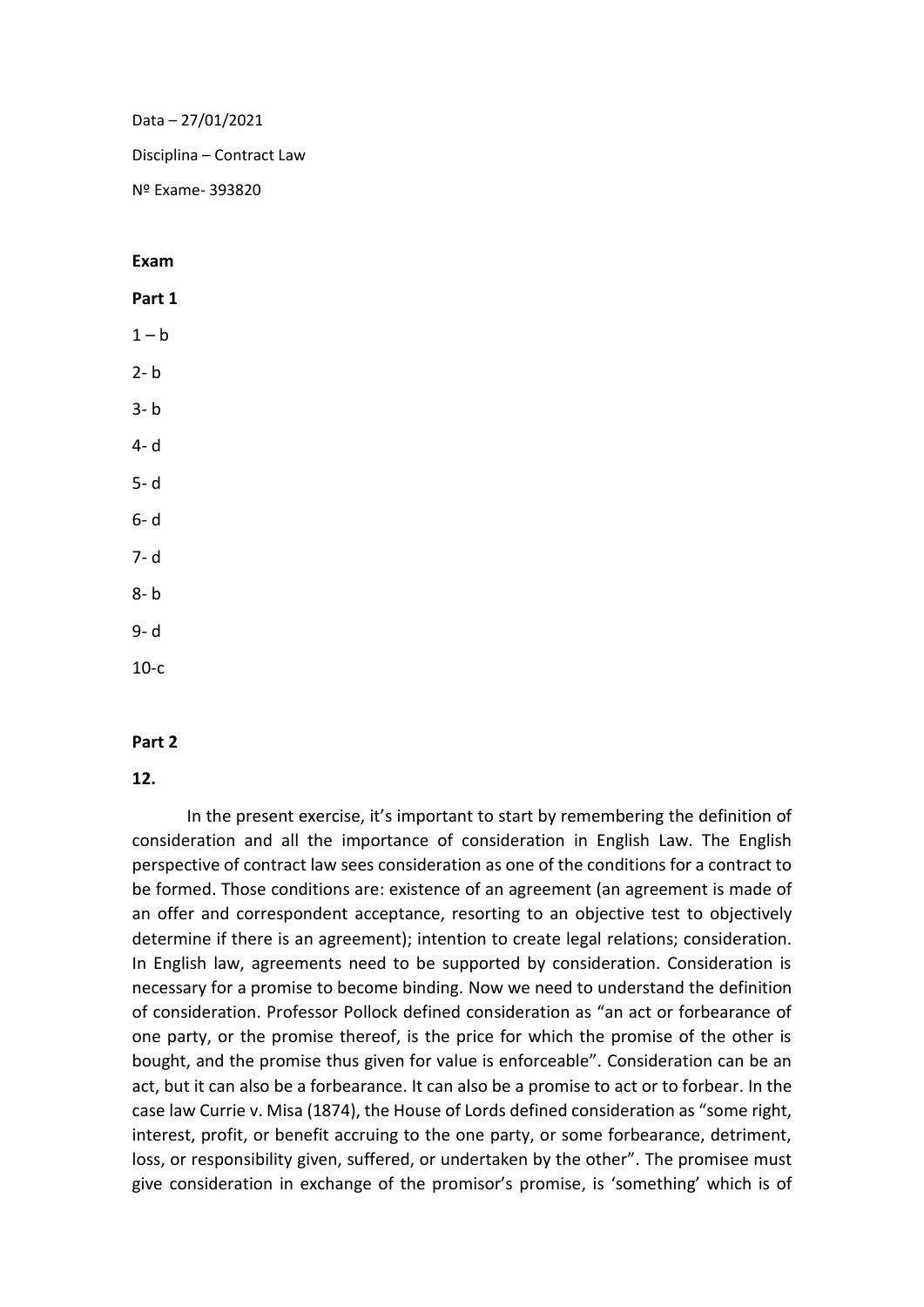value in return for a promise. Consideration must have monetary value. For a promise to become binding, consideration is necessary. In English Law, consideration does not have to be adequate, but it must be sufficient, of value in the eyes of the law.

It is now relevant to go deeper and see past consideration. Past consideration is consideration which is given before the promise is made. As we said in class, it is generally not considered as sufficient consideration to support a contract, as the consideration and the promise must be part of the same transaction, otherwise it is unenforceable. The case law that exemplifies what was previously said and the general rule is Roscorla v. Thomas, 1842. In this case a man sold a horse for a fixed price. After the contract was finalized, the man told the buyer the horse was free from vice. Later, the buyer became aware that the horse was unwell, and he sued the seller for breach of contract, since the horse wasn't free from vice. The High Court ruled that the promise that the horse was free from vice was not part of the bargain, so no consideration had been given in exchange for the promise. Quoting Lord Denman:"it may be taken as a general rule that the promise must be coextensive with the consideration, and that a consideration past and executed will support no other promise than such as would be implied by law". Consequently, past conduct is not sufficient consideration to support a contract.

However, there are exceptions to this rule. Certain circumstances of past consideration can give rise to an implication to pay some money or confer a benefit on the promisee. To exemplify, we should see the case of In Pao-On v. Lau-Yiu-Long, 1980. Here a man owned the shares of a company that owned a building that another company wanted to buy. He sold the company and the building in exchange for shares of the company that bought the building. Fearing a drop in stock value, another arrangement was negotiated forcing the man to hold on to his recently-acquired shares. This made the man to propose a new arrangement, where he would be paid back in case the stock value did plummet. The company agreed to this offer, yet when its value dropped, it refused to pay the man back. The Supreme Court of Hong Kong ruled that an act done before a promise was made was good consideration for that promise if it was done at the promisor's request and the parties understood the act was to be paid for at a later date, and the payment or benefit would have been enforceable had it been promised in advance.

As we can see, past consideration constitutes consideration when the promisor requested the promisee to carry out the act, when both parties understood that the promisor intended to pay the promisee for his services (and was not requesting the services as a favour), and when the promise would have been legally enforceable if consideration had been given in advance.

In the present exercise, André is Alexandra's employee, he cleans the restaurant owned by Alexandra and through her request, he starts doing extra hours until a new employee is hired. Afterword's, Alexandra was pleased and promised André he would be paid a bonus at the end of the month but that did not happen. In class, we talked about a similar case, Re Casey´s Patents, 1892. In this case, two men hired a patent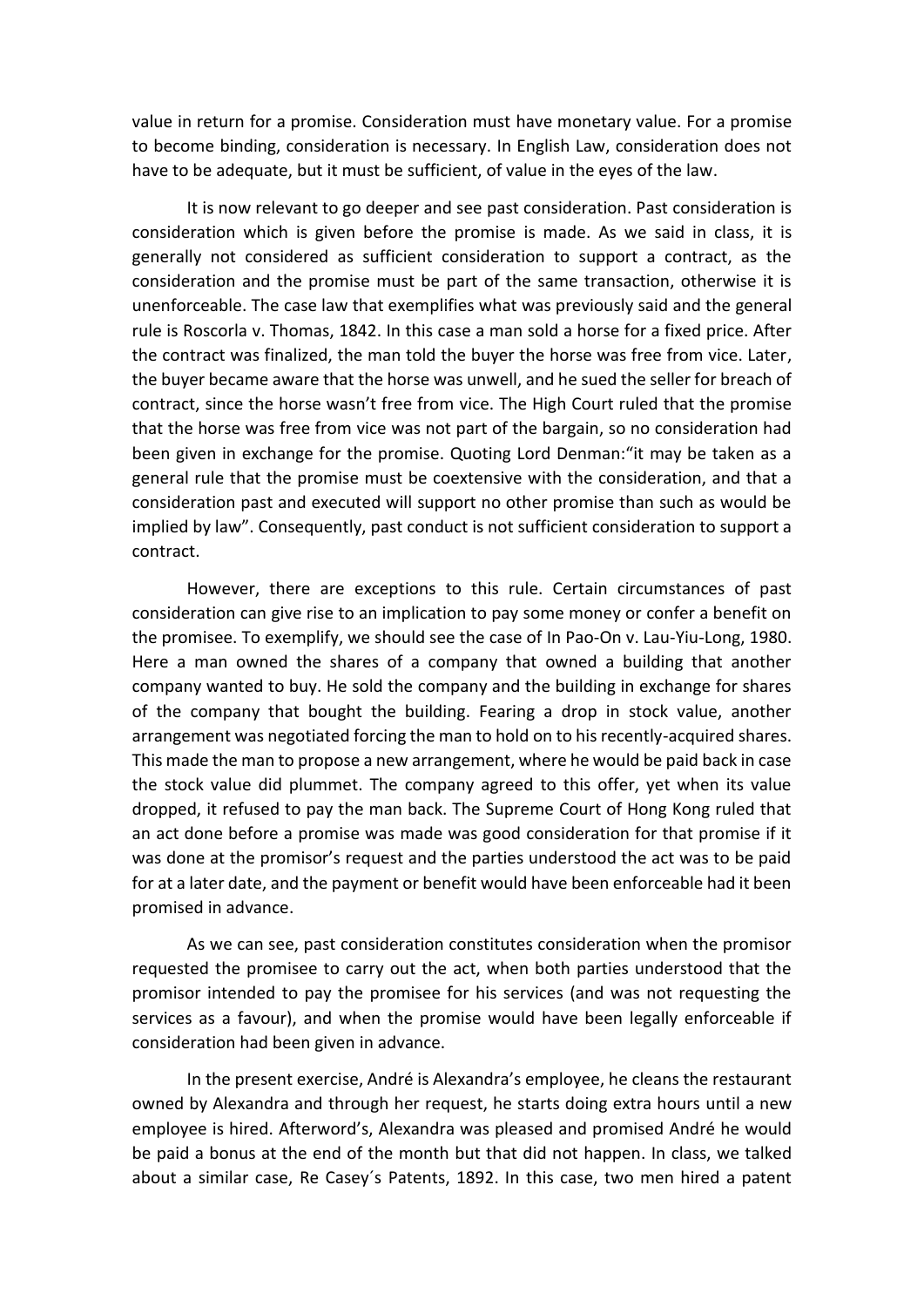manager to handle their patents, and after doing so, the men promised the manager a small share of the patents' profits. However, they backed down on this promise, and the manager was left unpaid for his work. The Court of Appeal ruled that the manager had an expectation for payment, since he didn't work out of goodwill. Quoting presiding Judge Charles Bowen: "a past service raises an implication that at the time it was entered it was to be paid for".

Looking back at our exercise, André did the extra hours before Alexandra's promise, it is past consideration. The general rule in English Law says that it's not sufficient to be binding but there are exceptions we believe to fit this case because of the following circumstances: here we are faced with a working/ labour contract, André does not work for free or out of goodwill, he works and is paid per hour. Also, resorting to the objective test, any reasonable person would look at this situation and see it as a working situation in which one works and the other pays for work done, including extra hours which correspond to extra pay. In conclusion, taking into consideration all the rules of Contract Law under the English perspective, I believe that André needs to be paid for the work he did, the exceptions of past consideration are here present: Alexandra requested André to carry out those actions, it was understood that one intended to pay the other for his services and if consideration had been given in advance, the promise would have been legally enforceable.

## **14.**

I will start by giving some context of English law regarding the intention to create legal relations. This is the second condition for a contract to have been formed, as previously said, it is necessary an agreement (offer and acceptance), an intention to create legal relations and consideration. In English Law, the formation of a valid contract requires that both parties agree on the same thing, a "meeting of the minds". To decide if there is an intention to create legal relations, courts must use the objective test (reasonable man). Quoting Lord Denning: "(The Court) looks at the situation in which (the parties) were placed and asks if reasonable people would regard the agreements as intended to be binding?" As explained during classes, the English case law developed two rebuttable presumptions to determine whether an intention to create legal relations exists and would make an agreement enforceable. One of the presumptions is that commercial or business arrangements are presumed to be made with an intention to create legal relations. However, this presumption can be rebutted with the use of specific words such as "in honour only" or "gentleman's arrangement".

The second presumptions is the fact that social or family arrangements are considered to be not binding because they are based on mutual ties of trust and affection, for example, a father and a son, as in our exercise. This general rule is contemplated in the following case law: Jones v. Padavatton, 1968. In this case, a woman convinced her daughter, who lived in Washington, to move to London and study there. The woman provided her with a house and an allowance. However, after a few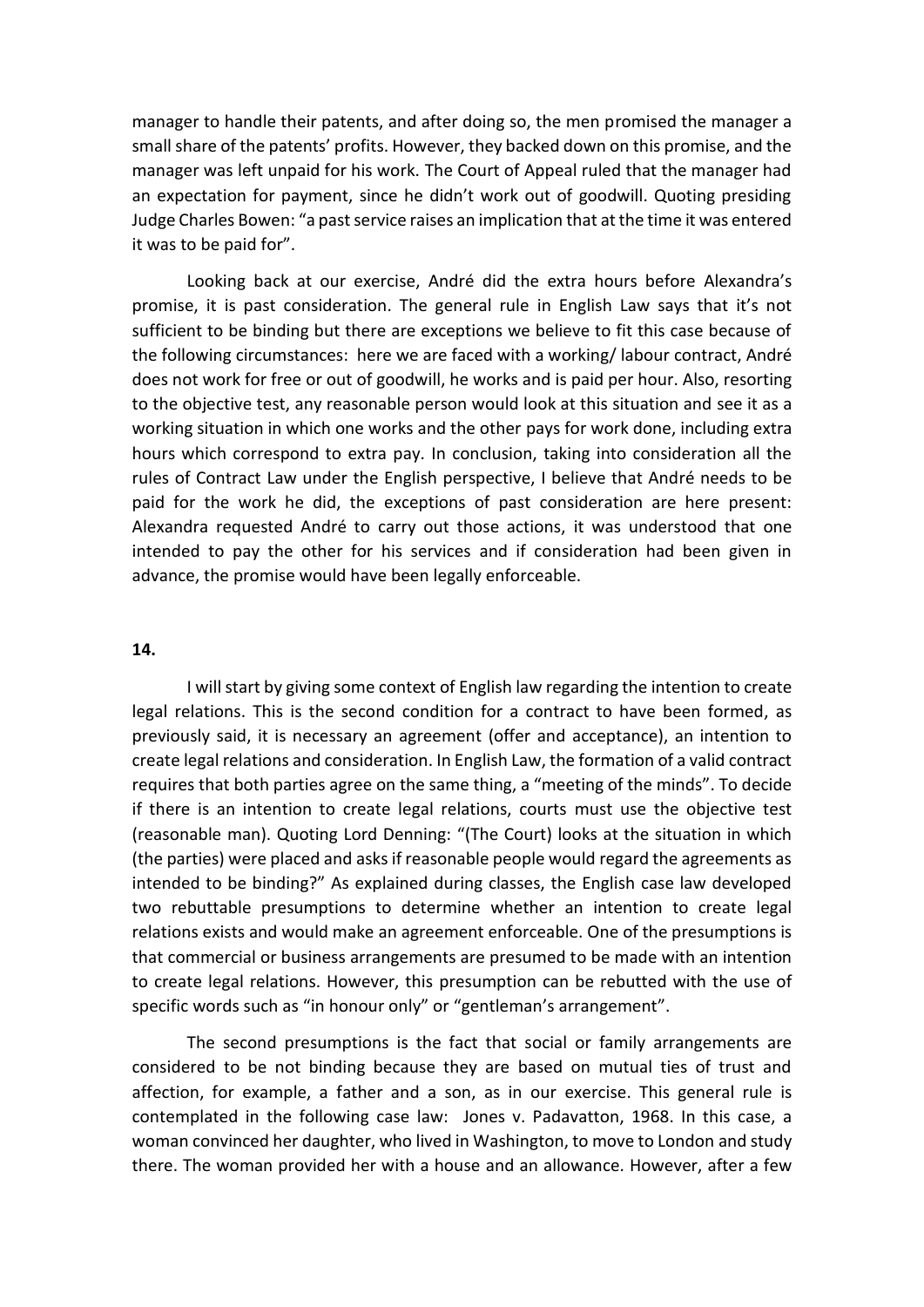years, both women started fighting and the mother filed an action to take over the house. The daughter contested the action, claiming that the agreement between herself and her mother was legally binding. The Court of Appeal said that there was no binding contract, since there is a presumption that domestic agreements are based on mutual trust, ties and affection, and there was insufficient evidence to rebut this presumption, since the women were very close to each other until the fighting started.

Nevertheless, English Courts have recognized some exceptions to this rule, and there are situations in which the presumption that parties on a social or family arrangement did not intend to create legal relations can be rebutted. An example of that is the case law, Merritt v. Merrit, 1970. In this case, a man left his wife and moved in with another woman. He and his wife agreed on the payment of a monthly allowance and that the house they both owned would become the wife's property once she paid the mortgage. After she paid it off, the husband refused to turn over the house, in breach of their agreement. The Court ruled that, since the couple was not on amicable terms and separated, there was an intention to create legal relations. Quoting Lord Denning: "(in cases where) the parties were living together in amity their domestic arrangements are ordinarily not intended to create legal relations. It is altogether different when the parties are not living in amity but are separated, or about to separate. They then bargain keenly. They do not rely on honorable understandings. They want everything cut and dried. It may safely be presumed that they intend to create legal relations." What we can understand from this is that if the parties are not on good terms, not just a little fight but actually not speaking or separated, a permanent situation, the promise made is intended to be legally binding.

However, this is not the case of our exercise. In our exam scenario, the father and son are in a good relationship. Thierry made a promise to his son to give him an allowance while he was studying, however, after years, the father stopped giving Hugo money because he was taking so long graduating. It was a father and son promise, they were in a good relationship until the father stopped sending his son money. I believe that at the time when Thierry made his promise he did not intended it to be legally binding and the son did not intended to sue the father if he did not receive the money. In conclusion, Thierry's promise to his son Hugo is not binding because as previously said and discussed in class, it's based on mutual ties of affection and trust, not on a legal relationship.

## **15.**

The traditional requirements of the formation of a contract regarding "offer and acceptance" remain in the new means of communication. English courts have however refused to extend the postal rule (acceptance effective when posted) to these means.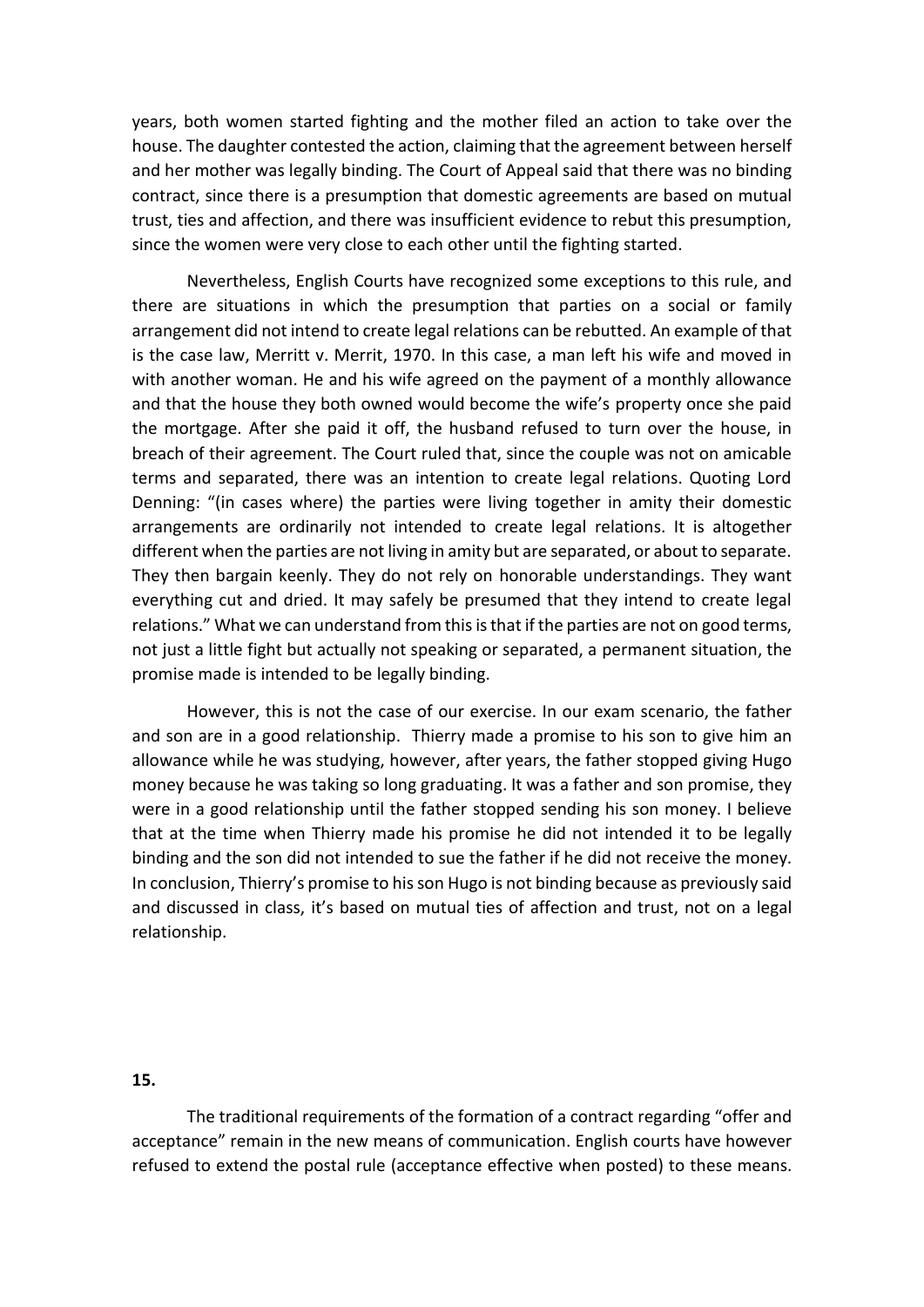Email is an instantaneous way of communication, some think otherwise because it needs to surpass various servers before it arrives at the wanted destination and because of that we will call it, "virtually instantaneous". It's important to also understand what is an electronic contract. It's a contract made through the internet. When is acceptance effective? There are three options: when the email is read by the offeror (this has evidentiary problems, how can we know when it's read?) and it can also lead to abuse (for example, I decide not to read the email that I have received and delay the acceptance). Another option is when it has passed reasonable time since sending the email so that it would call the offeror's attention (was used in some cases, for example with telex – The Pamela 1995- but it creates uncertainty and the truth is that business hours don't have that much importance nowadays, everyone sees the email they receive even if it is no longer business hour). The last option is when the email arrives at the server which manages the offeror's email, this is the approach taken by English Law. It provides more certainty, clarity, is easier to prove and it's also approached by CISG (article 24) and the UN Model Law on Eletronic Commerce (article 15). There are two contracts formed through websites: digital content - "digital vending machine", the website is an offer and acceptance is the payment, performance of the contract is immediate, for example, music); physical content  $-$  "digital shop window" (the act of payment is an offer and acceptance is the confirmation email, not performed immediately).

In our exam scenario, I believe the contract is of physical content. Under English law, in these contracts, scholars argue that the display of goods or services on a website would constitute an invitation to treat, it benefits the business, they can sell to whoever they desire to, CISG article 11. The online seller can became bound when he takes the customer's payment, when the website displays a message after the payment saying the order is being processed, or when the customer receives the automated email saying that the order has been received. In the Chwee King Keong decision the confirmation email had all the characteristics of an unequivocal acceptance. However the online retailer can take control of the situation by making it clear to the customers that the website is an invitation to treat and give details of the statues of any email sent to the customer as a receipt. In the terms and conditions of Amazon it says that "acceptance will be complete at the time we send the dispatch confirmation email to you".

In our case, Céline placed her order of a printer through the website, the payment was processed right away, and the website displayed a message saying that her order had been processed. A few minutes after, she received an email confirming receipt of her order. Sumsang replied explaining that the standard terms of sale published on their website say that they have the right to change the content of the website at any time including prices and that the display of price-marked goods is not an offer to sell goods but, merely an invitation to treat and that no contract was formed since they had not yet dispatched the goods. I don't agree with what Sumsang says, the